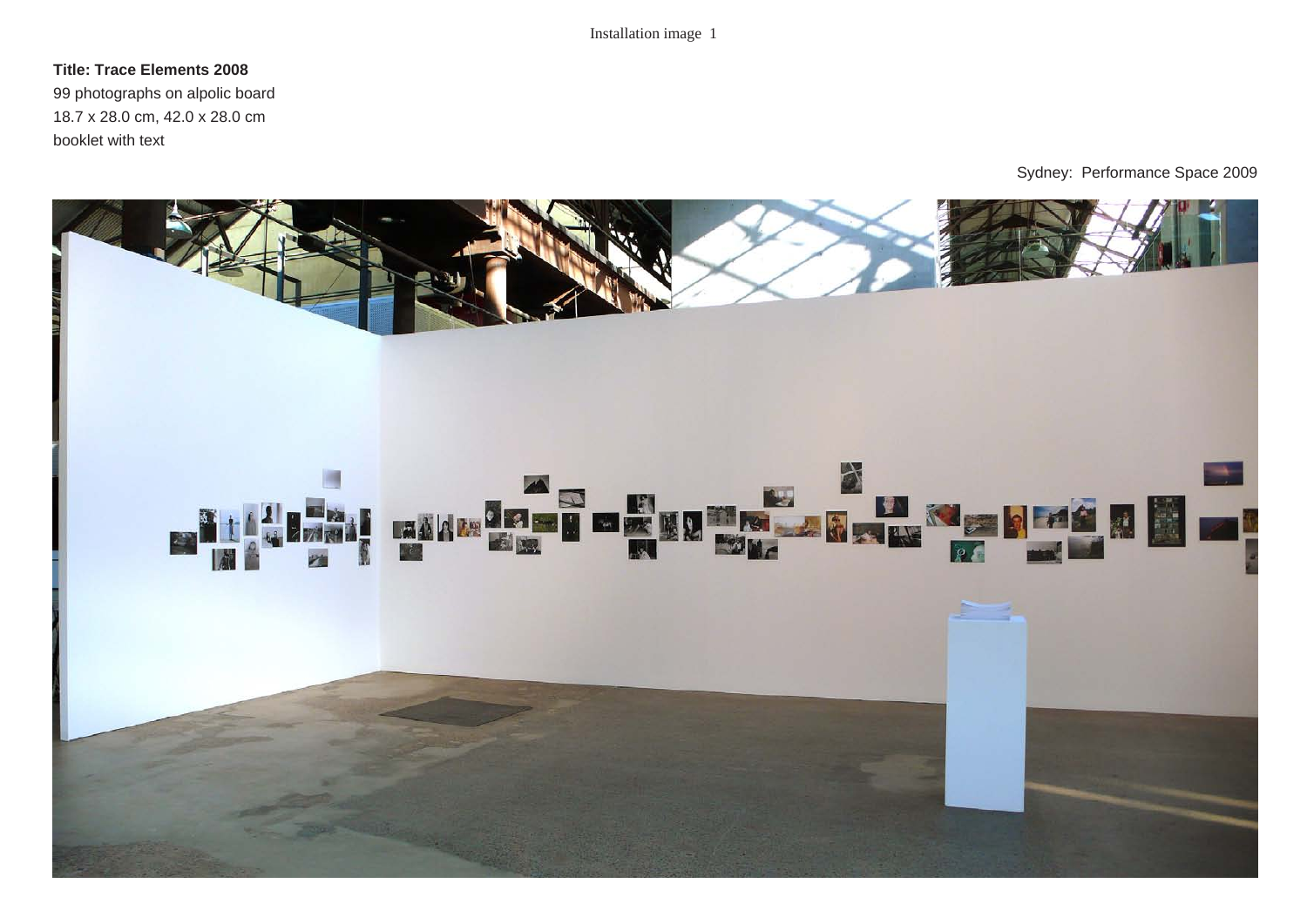#### **Title: Trace Elements 2008**

99 photographs on alpolic board 18.7 x 28.0 cm, 42.0 x 28.0 cm booklet with text

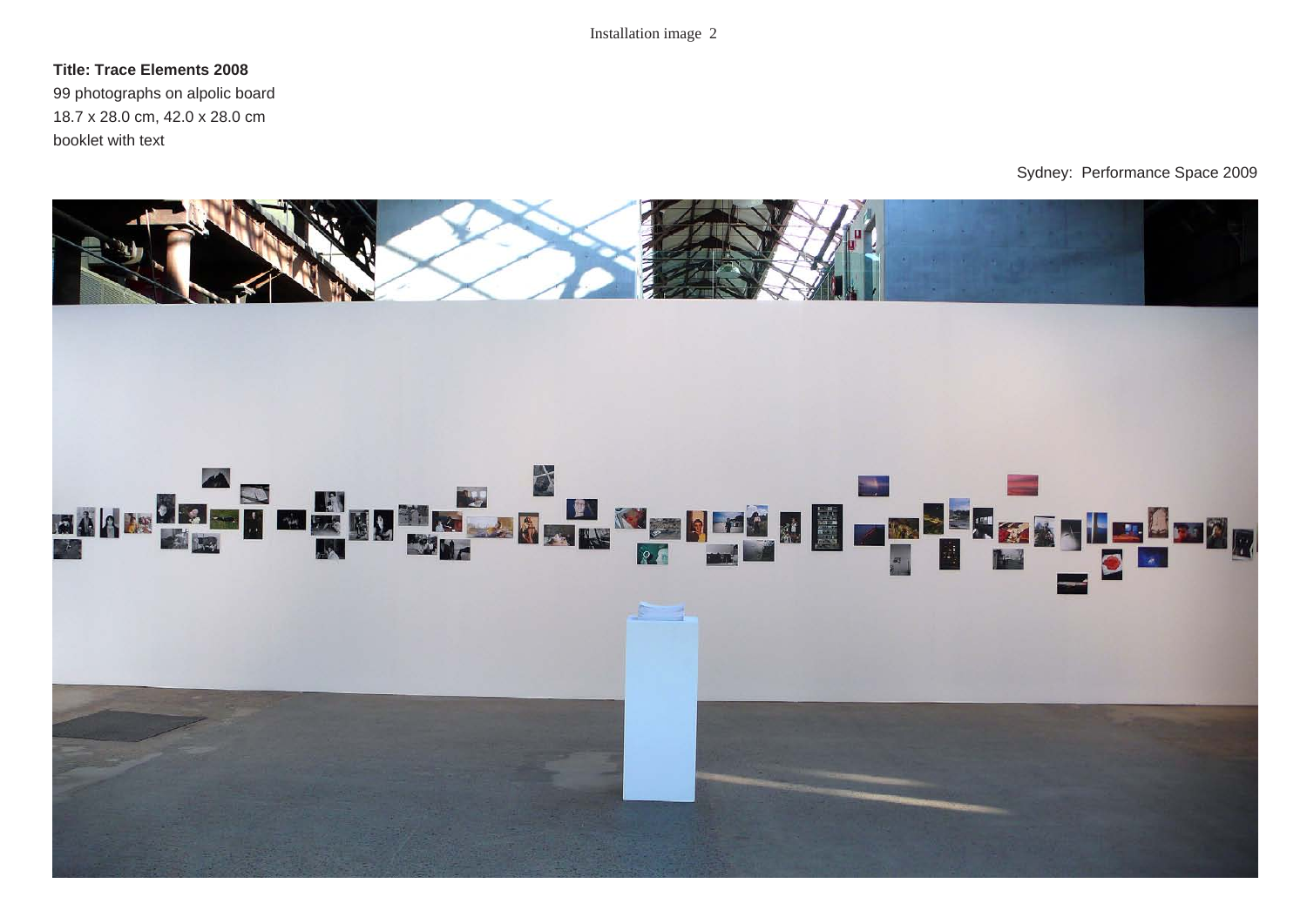#### **Title: Trace Elements 2008**

99 photographs on alpolic board 18.7 x 28.0 cm, 42.0 x 28.0 cm booklet with text

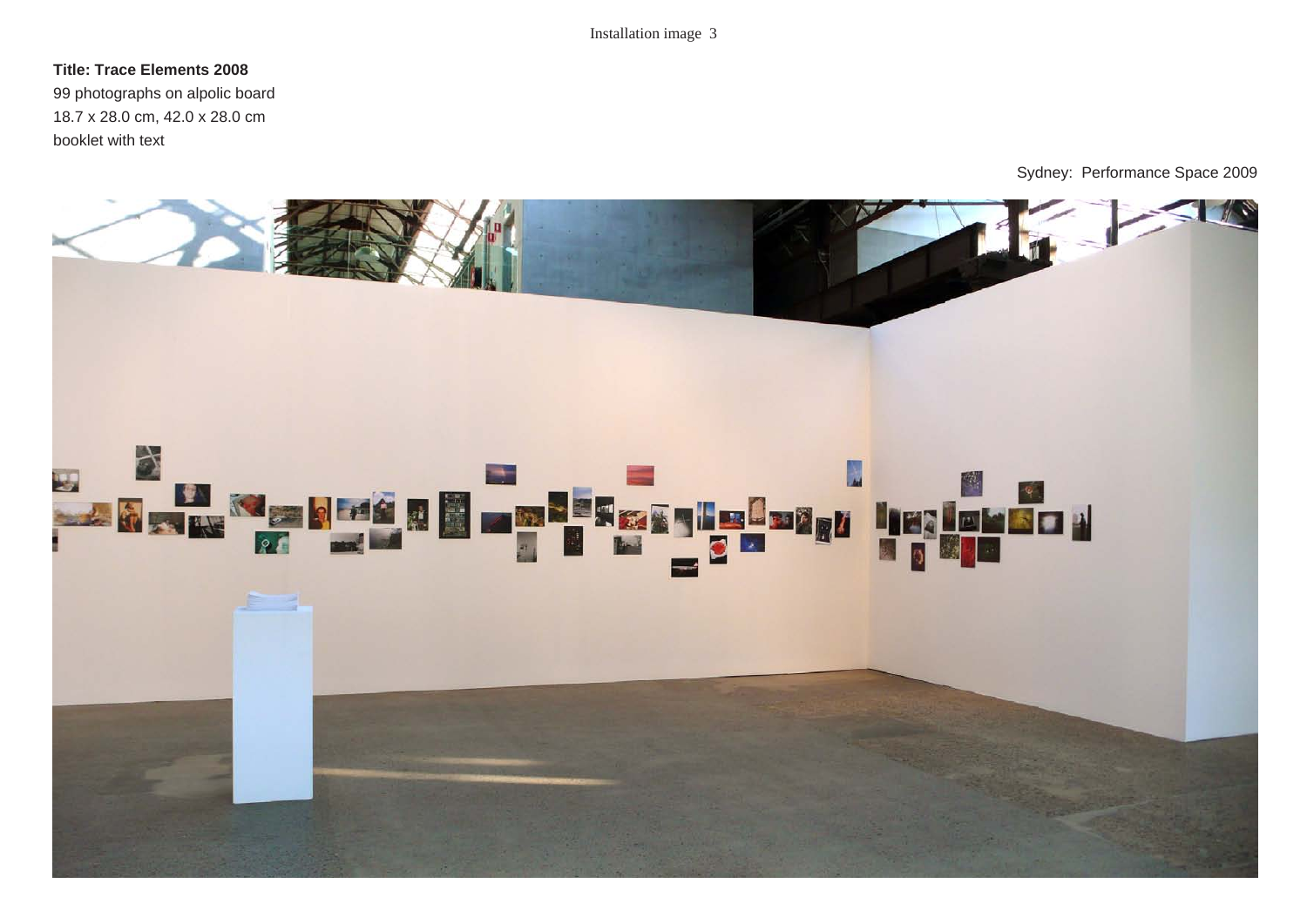# **Title: Trace Elements 2008**

99 photographs on alpolic board 18.7 x 28.0 cm, 42.0 x 28.0 cm booklet with text

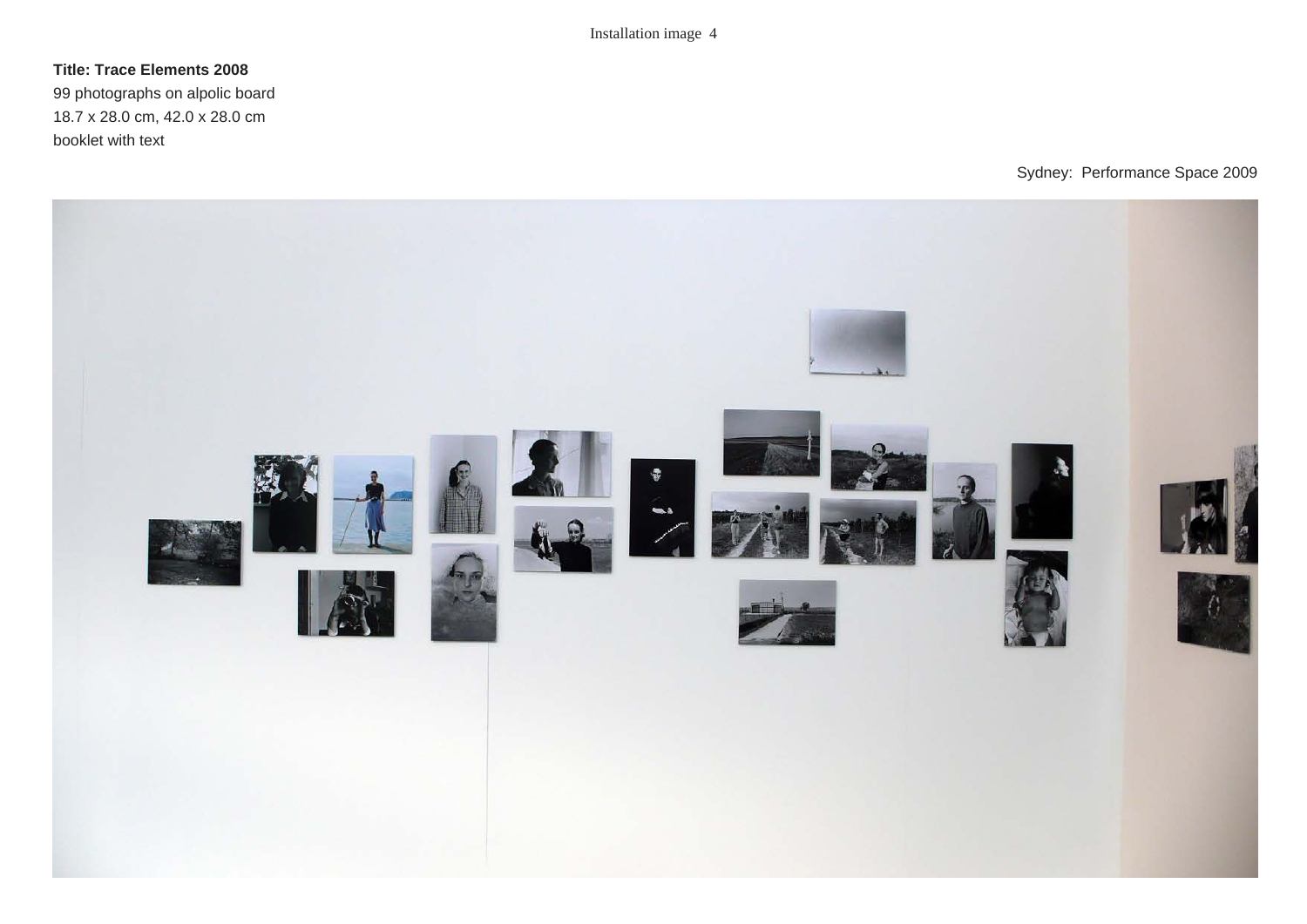# **Title: Trace Elements 2008**

99 photographs on alpolic board 18.7 x 28.0 cm, 42.0 x 28.0 cm booklet with text

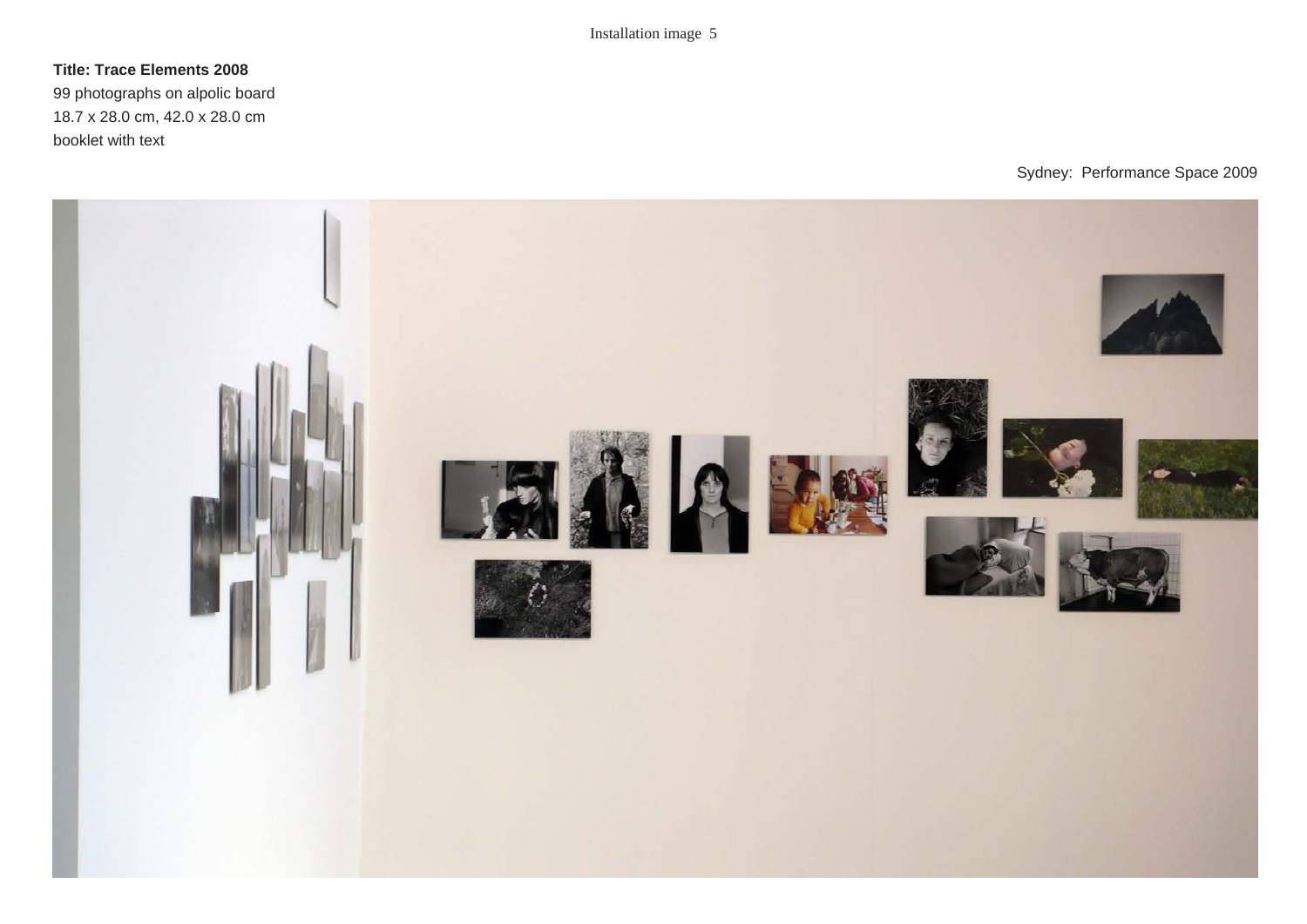## **Title: Trace Elements 2008**

99 photographs on alpolic board 18.7 x 28.0 cm, 42.0 x 28.0 cm booklet with text

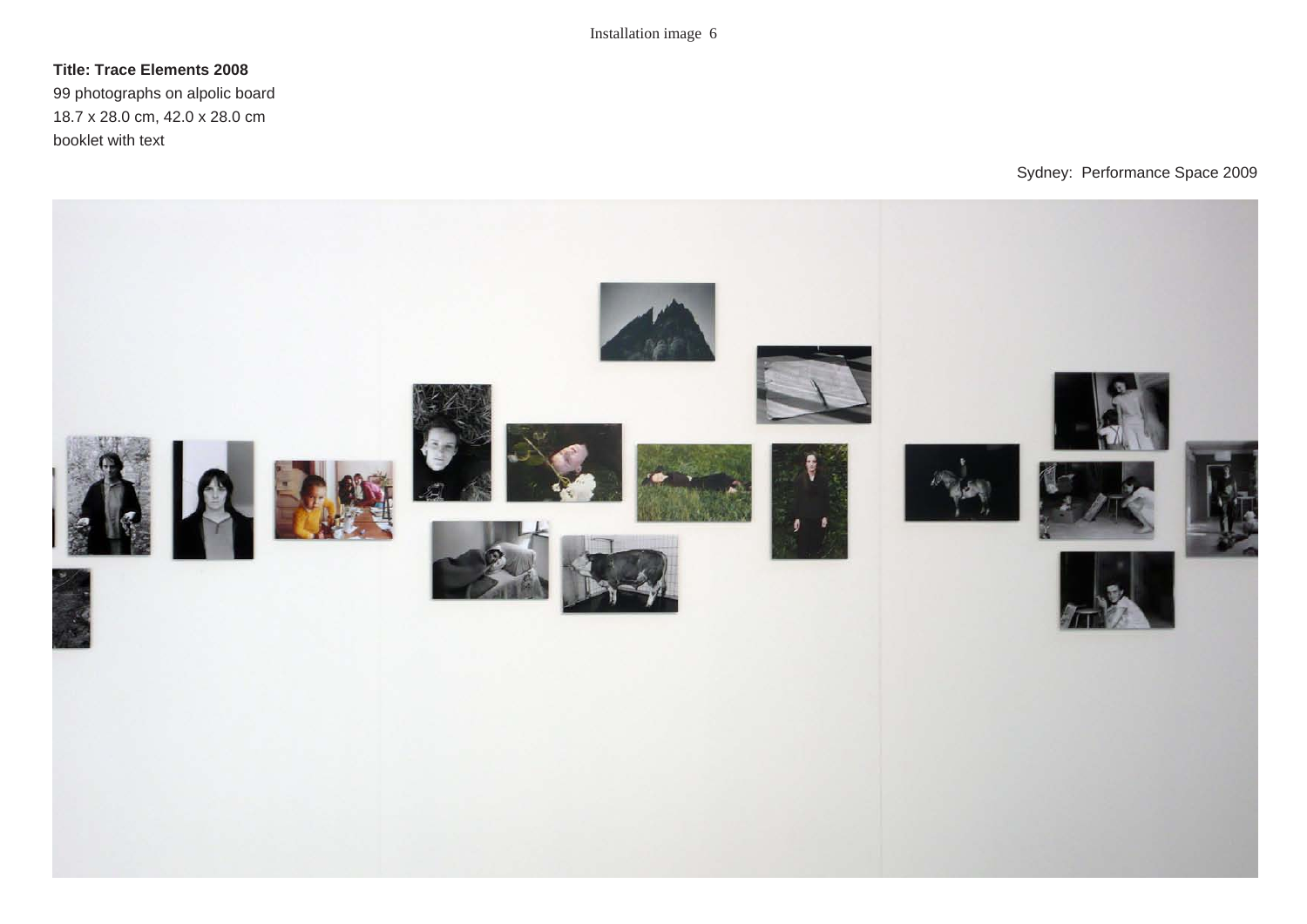# **Title: Trace Elements 2008**

99 photographs on alpolic board 18.7 x 28.0 cm, 42.0 x 28.0 cm booklet with text

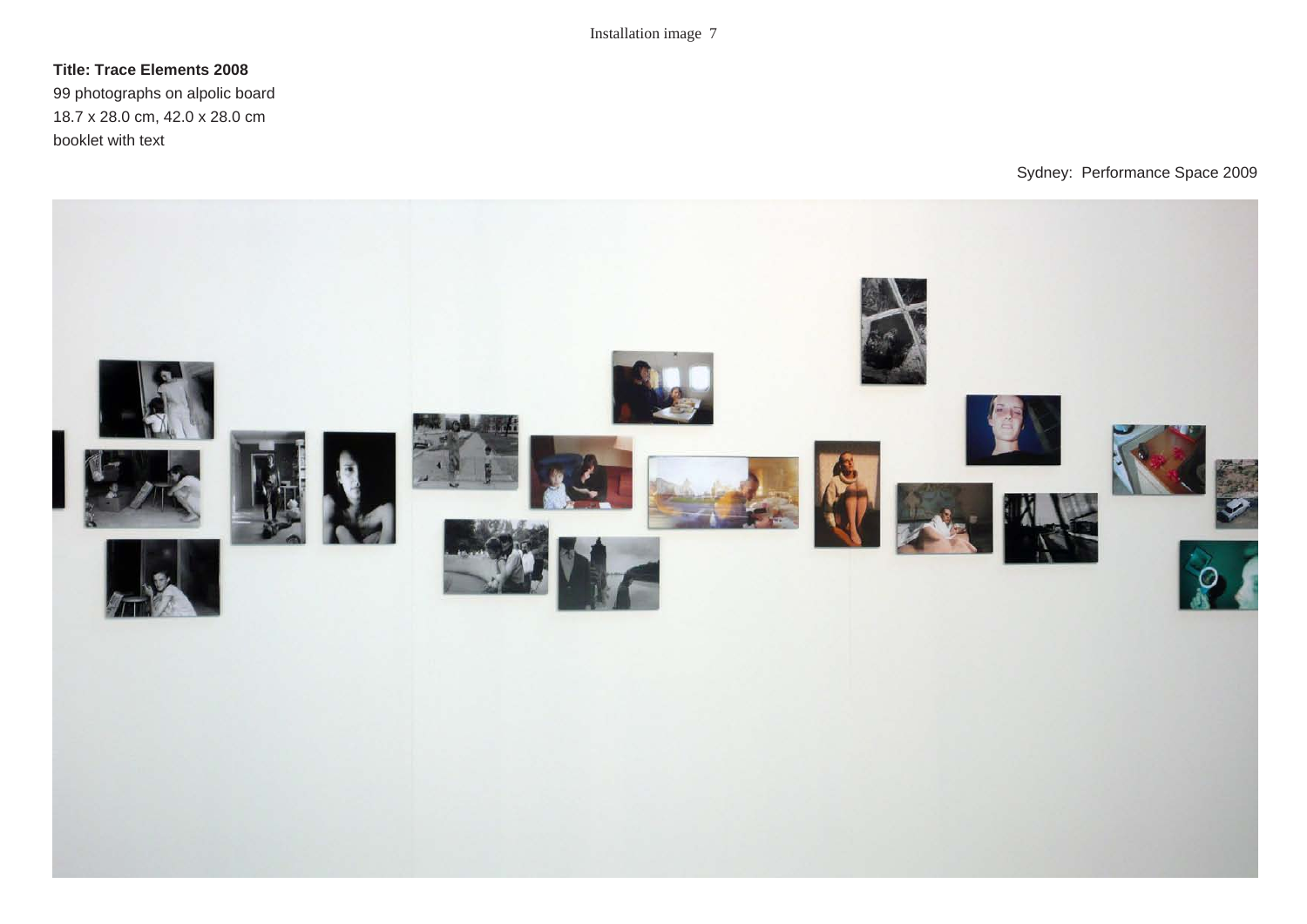## **Title: Trace Elements 2008**

99 photographs on alpolic board 18.7 x 28.0 cm, 42.0 x 28.0 cm booklet with text

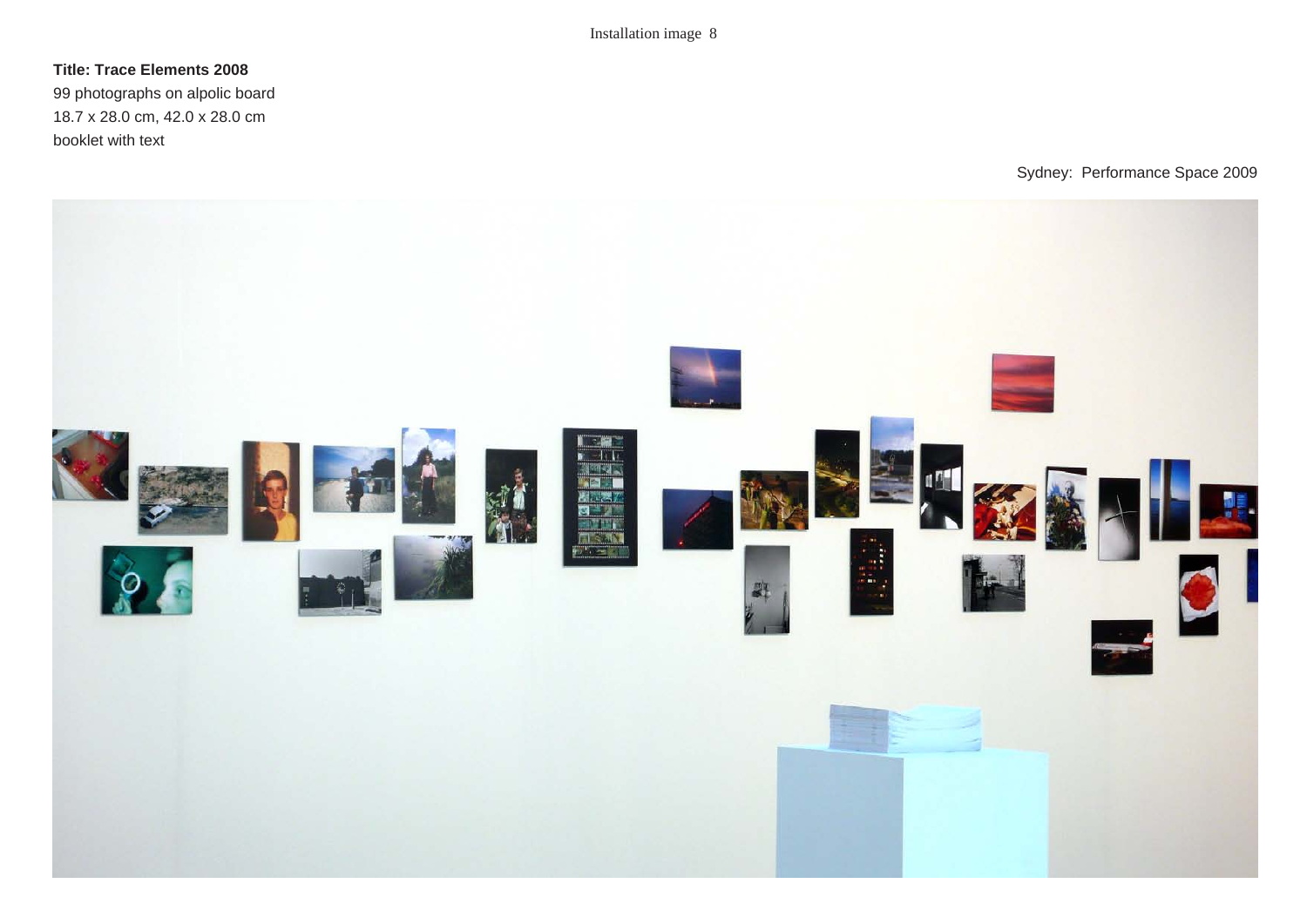#### **Title: Trace Elements 2008**

99 photographs on alpolic board 18.7 x 28.0 cm, 42.0 x 28.0 cm booklet with text

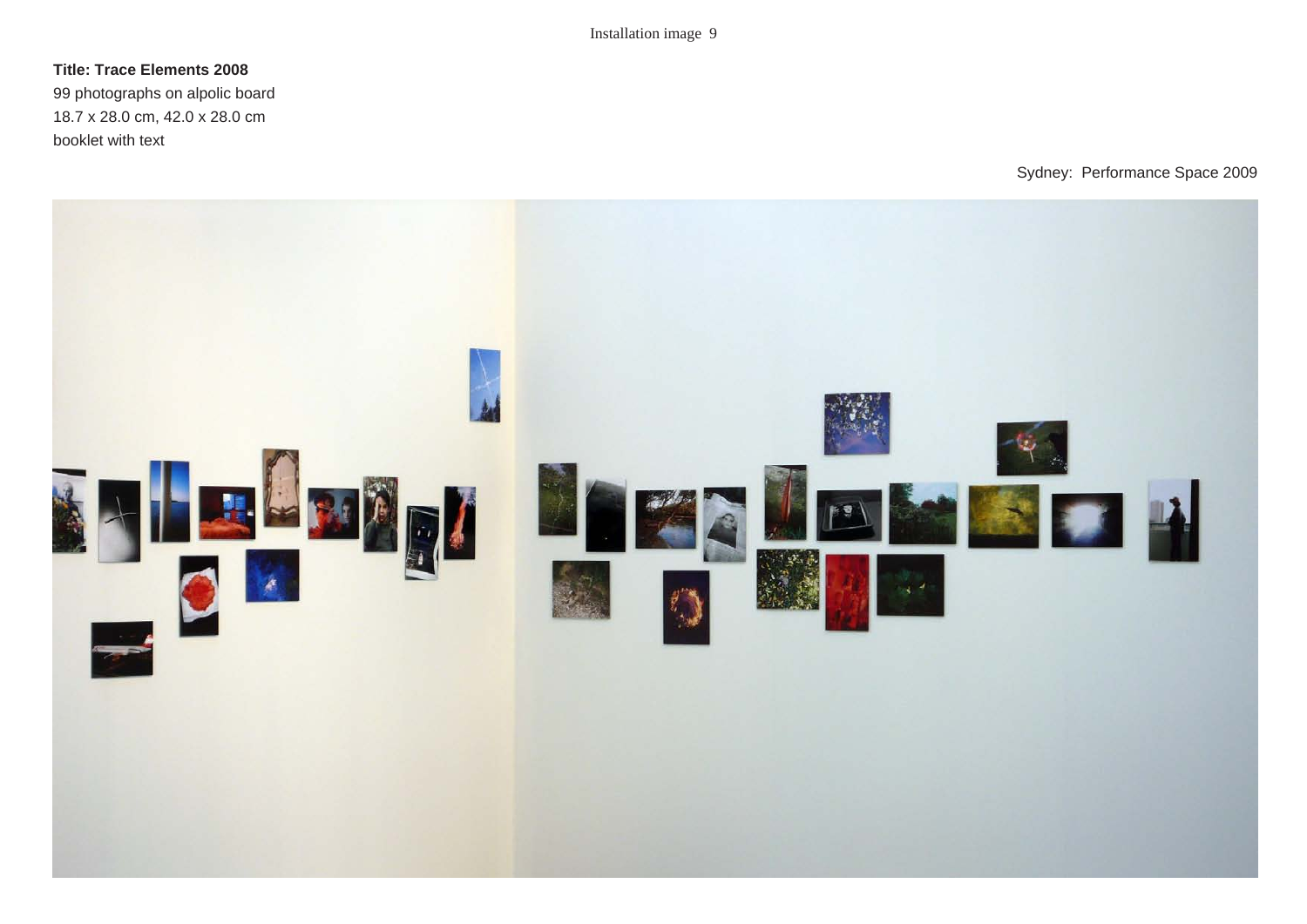#### **Title: Trace Elements 2008**

99 photographs on alpolic board 18.7 x 28.0 cm, 42.0 x 28.0 cm booklet with text

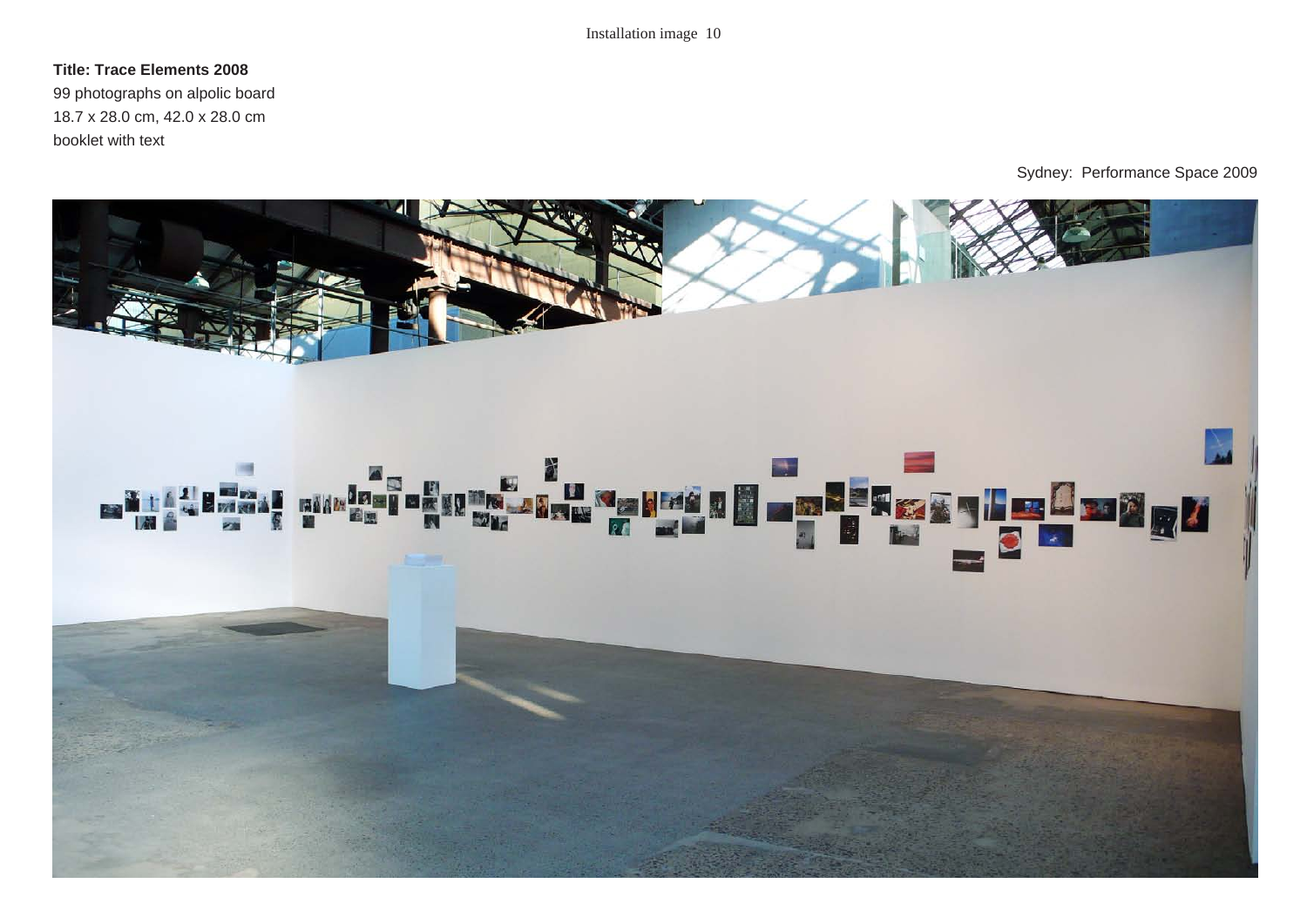### **Title: Trace Elements 2008**

99 photographs on alpolic board 18.7 x 28.0 cm, 42.0 x 28.0 cm booklet with text

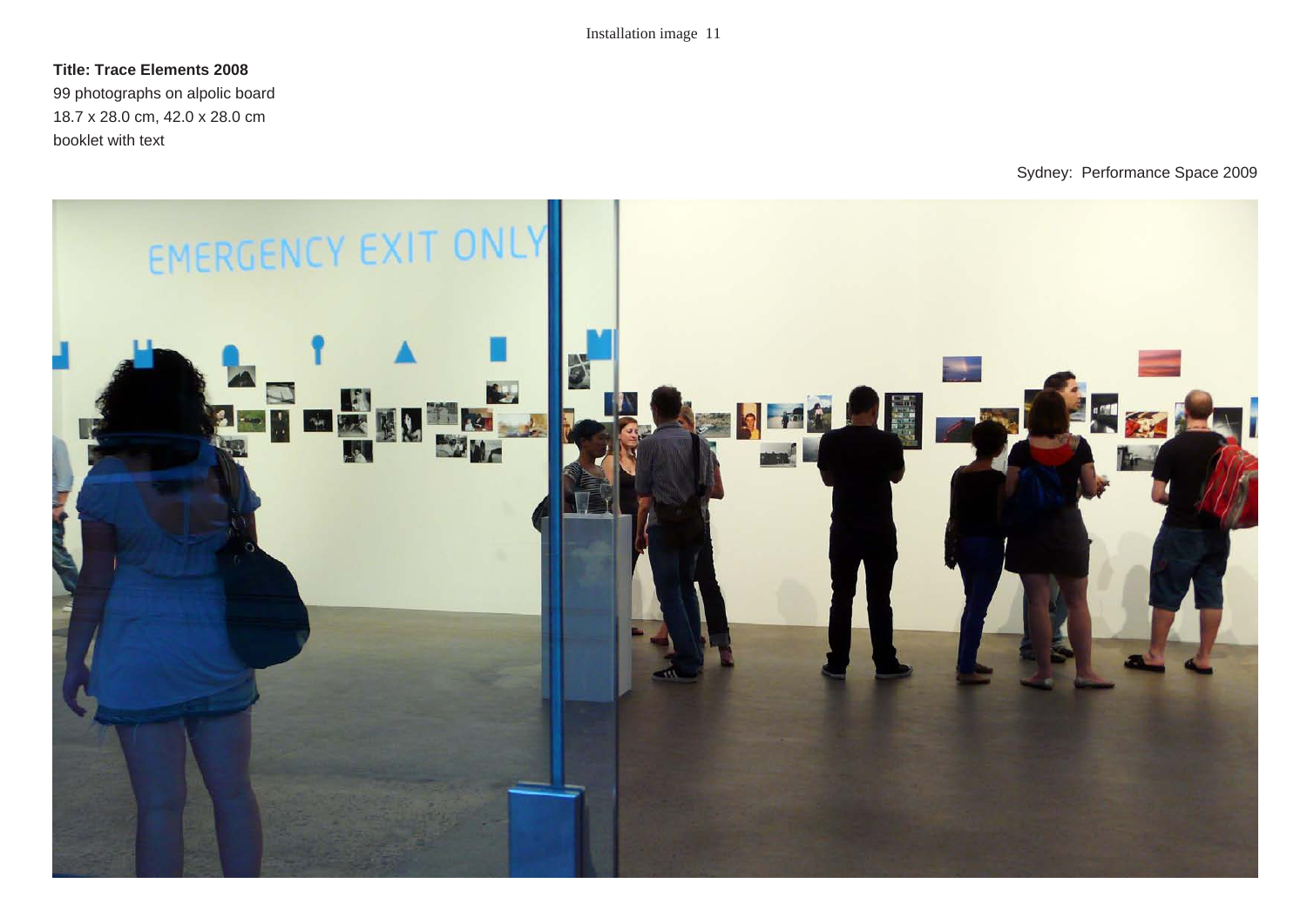# **Title: Trace Elements 2008**

99 photographs on alpolic board 18.7 x 28.0 cm, 42.0 x 28.0 cm

booklet with text **Tokyo:** Tokyo: Tokyo Opera City Art Gallery 2008